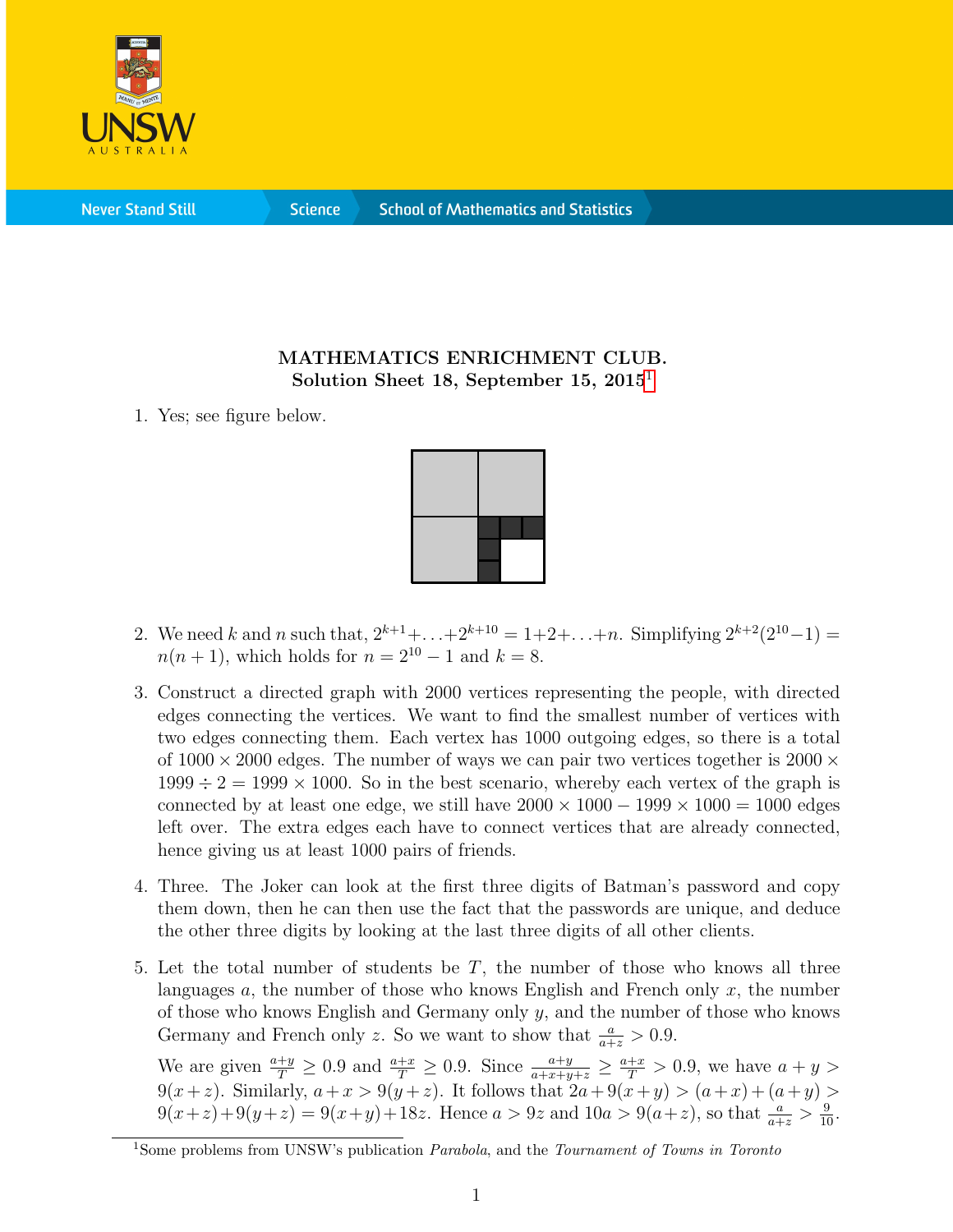## Senior Questions

1. Let

$$
a_n = \sqrt[n]{\frac{(2n)!}{n!n^n}}.
$$

If we take the natural log on both sides of the above equation, then

$$
\ln(a_n) = \frac{1}{n} \left( \ln \left( \frac{(n+1) \times (n+2) \times \dots \times (n+n)}{n^n} \right) \right)
$$
  
= 
$$
\frac{1}{n} \left( \ln \left( \frac{n+1}{n} \right) + \ln \left( \frac{n+2}{n} \right) + \dots + \ln \left( \frac{n+n}{n} \right) \right)
$$
  
= 
$$
\sum_{k=1}^n \frac{1}{n} \ln \left( 1 + \frac{k}{n} \right).
$$

Notice that the RHS of the last displayed equation is a Riemann sum of  $\ln(x)$  for  $x \in [1,2]$ . As n gets very large, the Riemann sum for the approximation of  $\ln(x)$ becomes the exact integral

$$
\int_{1}^{2} \ln(x) \, dx = 2 \ln 2 - 1,
$$

where we have solved the integral using integration by parts. Hence  $\lim_{n\to\infty} a_n$  =  $\exp(2\ln 2 - 1)$  (to obtain the conclusion, we have used the fact that  $\ln(\lim_{n\to\infty} a_n) =$  $\lim_{n\to\infty} \ln a_n$ , why is this true?).

2. Lets label the two known equations:

<span id="page-1-0"></span>
$$
x^4y^5 + y^4x^5 = 810,\t\t(1)
$$

and

<span id="page-1-2"></span><span id="page-1-1"></span>
$$
x^3y^6 + y^3x^6 = 945.
$$
 (2)

Consider  $(x+y)^3 = x^3 + y^3 + 3(x^2y + y^2x)$ . From [\(1\)](#page-1-0), we have  $x^2y + y^2x = \frac{810}{(xy)}$  $\frac{810}{(xy)^3}$  and  $x + y = \frac{810}{(xy)}$  $\frac{810}{(xy)^4}$ . Therefore

$$
(x + y)3 = x3 + y3 + 3(x2y + y2x)
$$
  

$$
\frac{8103}{(xy)12} = x3 + y3 + \frac{2430}{(xy)3}.
$$
 (3)

Also, from [\(2\)](#page-1-1)  $x^3 + y^3 = \frac{945}{(xu)}$  $\frac{945}{(xy)^3}$ , therefore the second line of [\(3\)](#page-1-2) becomes

$$
\frac{810^3}{(xy)^{12}} = \frac{945}{(xy)^3} + \frac{2430}{(xy)^3},
$$

which implies  $(xy)^9 = \frac{810^3}{945+2430}$ . Therefore,  $(xy)^3 = 54$  and  $x^3 + y^3 = 17.5$ . We can now easily evaluate  $2x^3 + (xy)^3 + 2y^3 = 89$ .